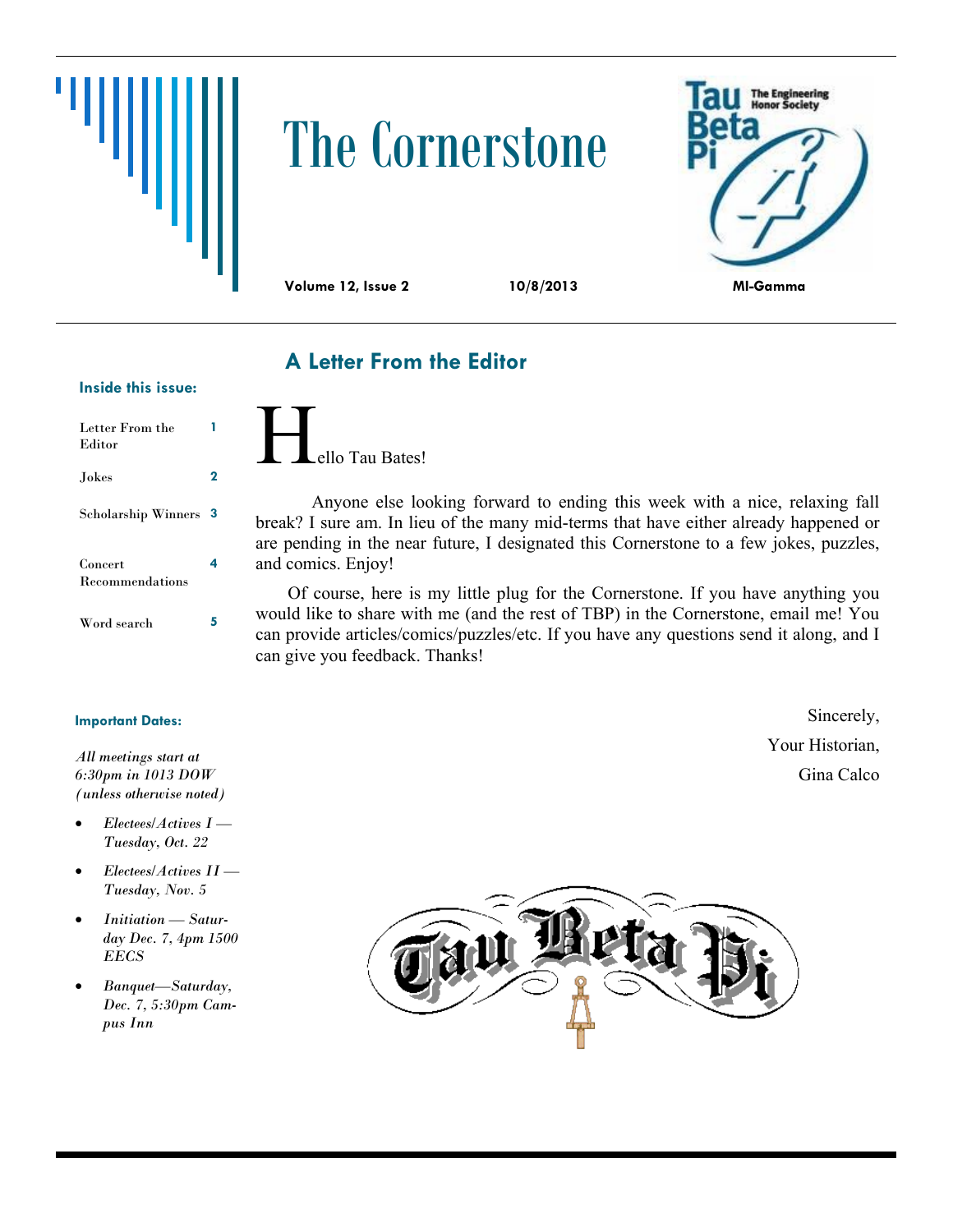#### **Jokes on Jokes**

#### *Cameron McBride*

Joke:

A rope walks into a bar. The bartender refuses to serve it, citing a strict no-rope policy. He asks the rope to leave.

Rope sits on the curb out front, dejected and achingly sober. After many people pass by, the rope approaches a friendly looking stranger and begs to be tied up and beaten against the bar's brick exterior. The stranger, being friendly, was reluctant. The rope begged and pleaded. Finally the stranger relented, tied the rope into a knot and beat it against the wall.

The rope goes back into the bar and takes a seat. The bartender shouts, "Hey aren't you that rope that I just threw out of here?"

The rope replies, "No sir, I'm afraid (k)not."

#### **Three Switches**

#### *Cameron McBride*

There is a lightbulb (incandescent, it's currently off) in an upstairs room. You are downstairs, standing next to a panel of three light switches (all of them in the off position). One of them controls the lightbulb. The other two don't do anything. You must figure out which switch controls the bulb, with some restrictions.

1) You can do whatever you want to the lightswitches, as long as it's either turning them on or turning them off.

2) After fiddling with the lightswitches, you can go upstairs and check the bulb.

3) You cannot see the bulb nor any light shining from it from where you're initially standing.

4) You cannot make multiple trips up and down the stairs.

5) The lamp is in the ceiling and you don't have a ladder.

6) You are a mutant with 15-foot-long arms, so #5 is moot.

So, you fiddle with the switches, you walk upstairs and check the bulb, and then you immediately decide which switch controls the bulb.

How do you do it?

\*Answers on page 4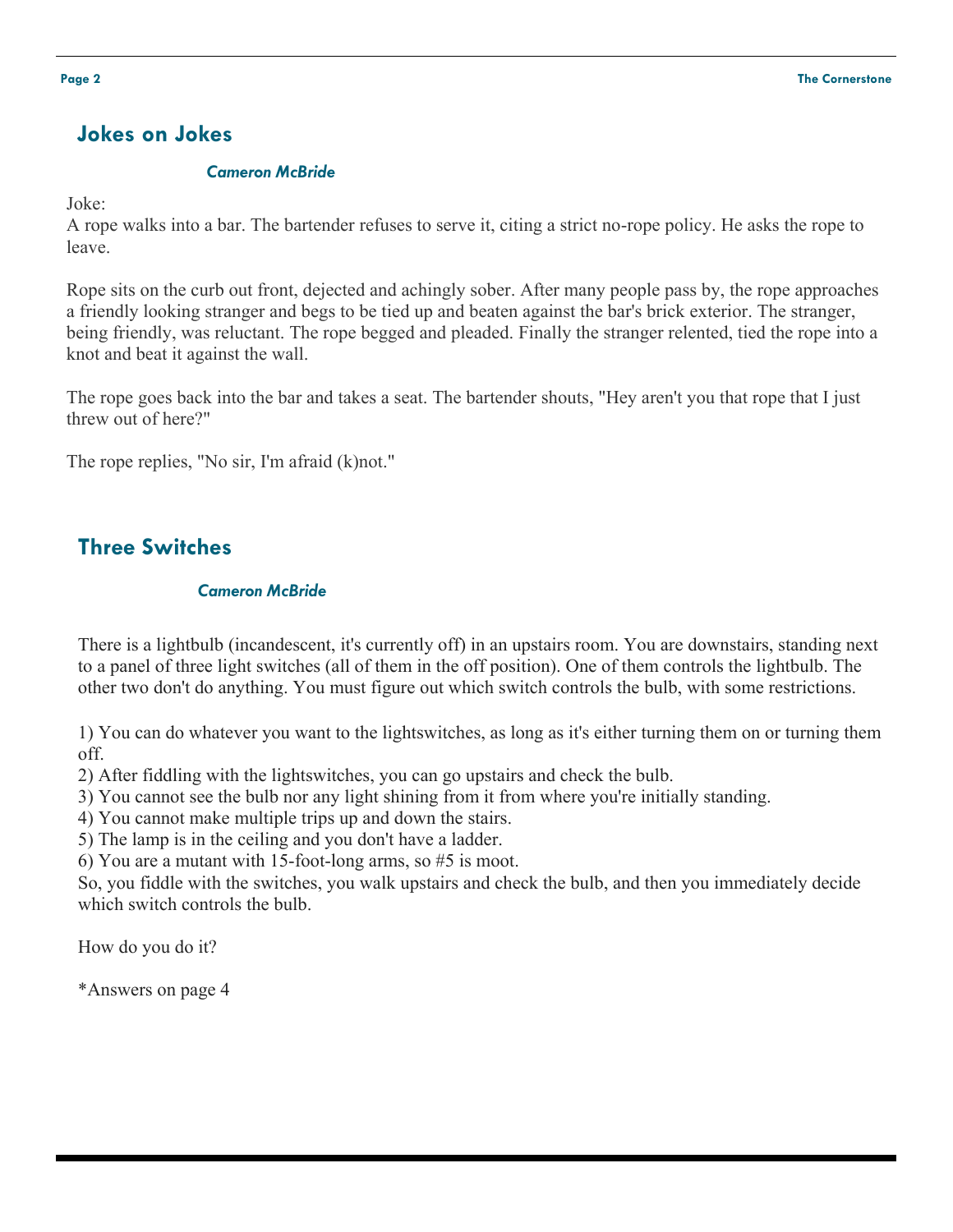#### **Volume 12, Issue 2 Page 3**

#### **Congratulations!**

Congratulations to the following students from MI-G who received scholarships from TBP (names of the scholarship in parentheses):

Sangmin Lee (Record No. 840)

Max Olender (Stabile No. 224

Aaron Priluck (GEICO No. 38)

Ki-Joo Sung (GEICO No. 41).

Informative links: scholar list [\(http://www.tbp.org/memb/ScholarArchives/ScholarList/2013](http://www.tbp.org/memb/ScholarArchives/ScholarList/2013-14.pdf)-14.pdf) and scholar bios [\(http://www.tbp.org/memb/ScholarArchives/ScholarBios/ScholarBios13](http://www.tbp.org/memb/ScholarArchives/ScholarBios/ScholarBios13-14.pdf)-14.pdf).

### **A Little Comic Relief**

#### **Provided by myself (via the internets)**





http://xkcd.com/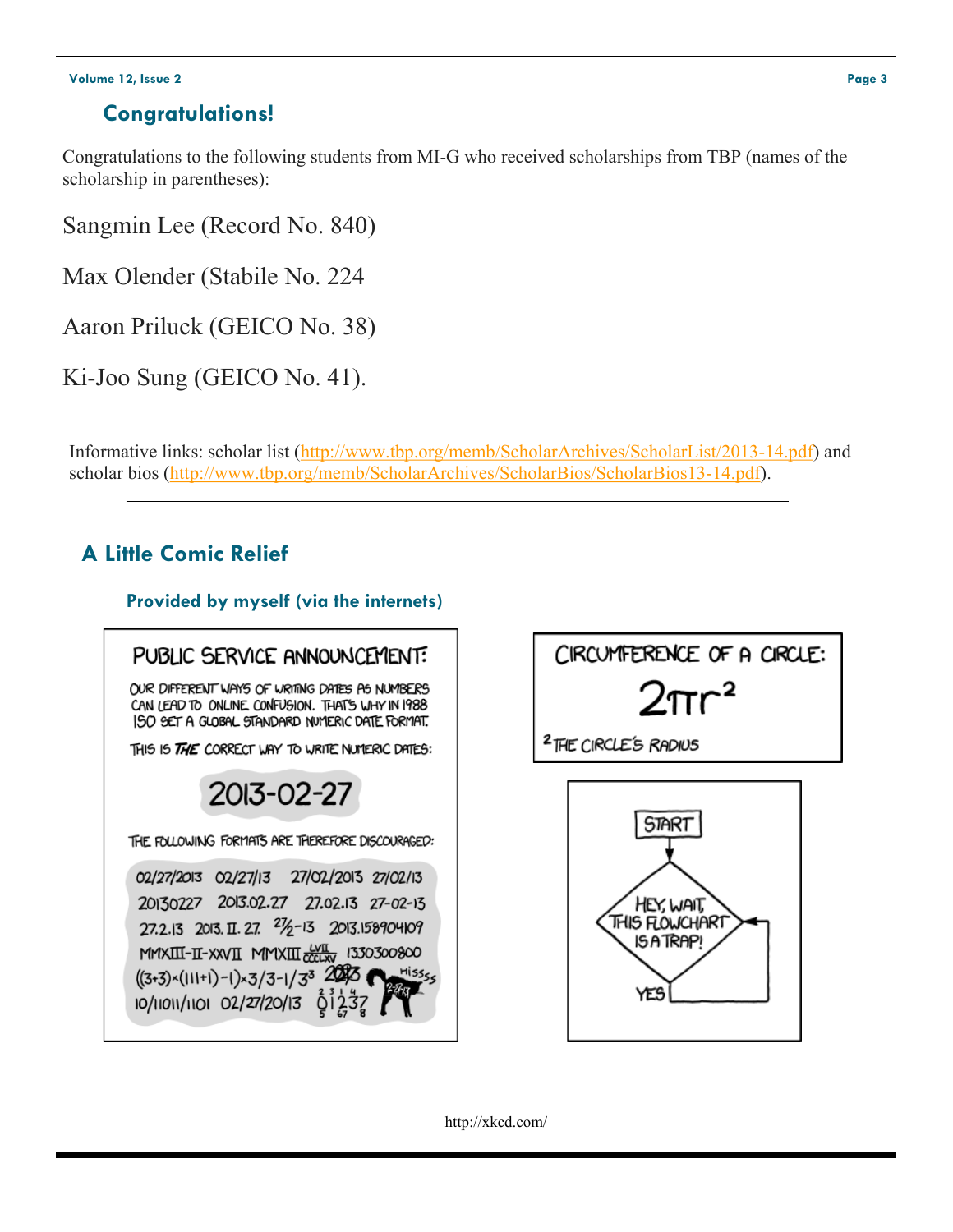#### **Concert Recommendations**

#### *Ryan Chen*

Kent Eshelman, tuba (classical)

Tuesday, October 8, 8:00pm, Stamps Auditorium

Free – no tickets required

UM alumnus and professor of low brass at Baylor University

Earl Sweatshirt (hip-hop)

Saturday, October 12, Doors at 7:00pm, The Blind Pig

\$20 Cover, all ages

From the collective Odd Future

Donald Sinta Quartet (classical)

Sunday, October 13, 7:00pm, McIntosh Theatre (School of Music)

Free – no tickets required

International award-winning student saxophone quartet!

University Symphony Orchestra and University Philharmonia Orchestra (classical)

Friday, October 18, 8:00pm, Hill Auditorium

Free – no tickets required

Program: Bizet – Carmen Suite No. 1; Little – haunted topography; Haydn – Symphony No. 27 "Brukenthal"; Wagner – Overture to Tannhäuser; Lutoslawski – Concerto for Orchestra.

Symphony Band Chamber Winds (classical – **I'm in this!**)

Tuesday, October 22, 8:00pm, First United Methodist Church (120 S. State St.)

Free – no tickets required

Program: Scheidt – Galliard battaglia; Gabrieli – "Sonata pian'e forte" and "Canzoni quarti toni" from Sacrae symphoniae; Enescu – Dixtuor for ten wind instruments; Torke – Overnight Mail; Krommer – Partita in E-flat for two solo horns and wind octet (Profs. Bryan Kennedy and Adam Unsworth, horn).